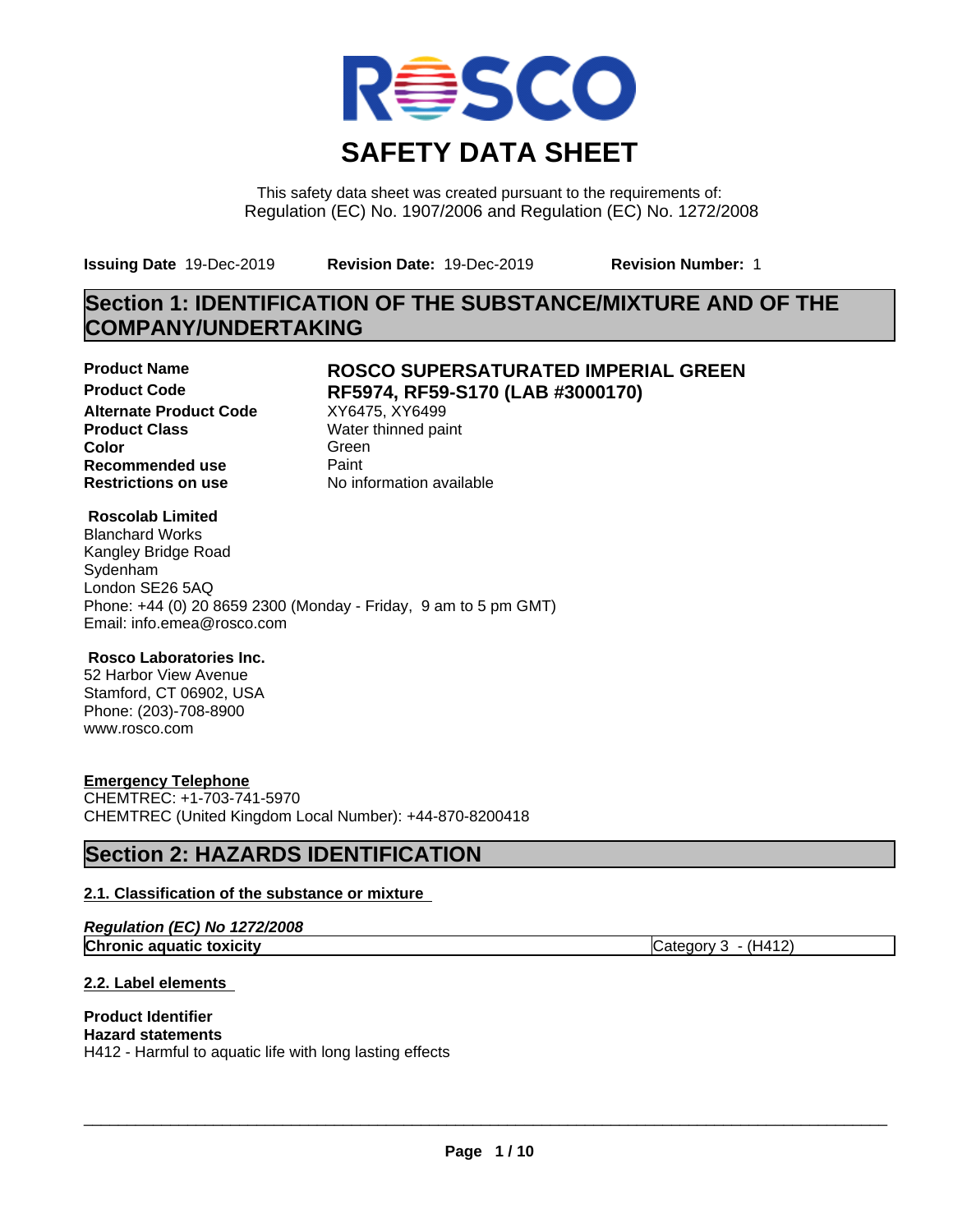EUH208 - Contains ( 1,2-Benzisothiazolin-3-one ). May produce an allergic reaction

#### **Precautionary Statements - EU (§28, 1272/2008)**

P273 - Avoid release to the environment P501 - Dispose of contents/container to industrial incineration plant

#### **2.3. Other hazards**

**General Hazards** No information available

# **Section 3: COMPOSITION/INFORMATION ON INGREDIENTS**

#### **3.1 Substances**

Not applicable

#### **3.2 Mixtures**

| <b>Chemical name</b>       | <b>EINECS/ELINCS No.</b> | <b>CAS No.</b> | Weight-%         | <b>Classification</b><br>according to<br><b>Regulation (EC) No.</b><br>1272/2008 [CLP]                               | <b>REACH registration</b><br>number |
|----------------------------|--------------------------|----------------|------------------|----------------------------------------------------------------------------------------------------------------------|-------------------------------------|
| Propylene glycol           | 200-338-0                | $57 - 55 - 6$  | $>=1 - 5$        | Not available                                                                                                        | 101-2119456809-23-02<br>24          |
| Carbon black               | 215-609-9                | 1333-86-4      | $>=0.5 - 1$      |                                                                                                                      | Not available                       |
| <b>Tributyl Phosphate</b>  | 204-800-2                | 126-73-8       | $>=0.1 - 0.3$    | Acute Tox. 4 (H302)<br>Skin Irrit. 2 (H315)<br>Carc. 2 (H351)                                                        | Not available                       |
| 1.2-Benzisothiazolin-3-one | 220-120-9                | 2634-33-5      | $>=0.005 - 0.01$ | Acute Tox. 4 (H302)<br>Skin Irrit. 2 (H315)<br>Eye Dam. 1 (H318)<br>Skin Sens. 1 (H317)<br>Aquatic Acute 1<br>(H400) | Not available                       |

#### *Full text of H- and EUH-phrases: see section 16*

This product contains one or more candidate substance(s) of very high concern (Regulation (EC) No. 1907/2006 (REACH), Article 59)

| $\sim$<br>name<br>Chemical                                | 'No.<br><b>JAC</b>          | $\cdots$<br>.<br>ndidates<br>$\mathbf{A}$<br><b>J.A.</b> |
|-----------------------------------------------------------|-----------------------------|----------------------------------------------------------|
| -<br>i ether<br>octviphenol<br>Polvethylene<br>. alvcol . | 9002-9<br>$\sim$<br>--<br>ູ | ictor<br>יסופנ                                           |

# **Section 4: FIRST AID MEASURES**

#### **4.1. Description of first aid measures**

**Description of first aid measures**

**General Advice** No hazards which require special first aid measures.

**Eye Contact Exercise 2.1 All 2.5 All 2.5 All 2.6 All 2.6 All 2.6 All 2.6 All 2.6 All 2.6 All 2.6 All 2.6 All 2.6 All 2.6 All 2.6 All 2.6 All 2.6 All 2.6 All 2.6 All 2.6 All 2.6 All 2.6 All 2.6 All 2.6 All 2.6 All 2.6 Al** minutes and consult a physician.

**Skin Contact** Mash of immediately with soap and plenty of water while removing all contaminated clothes and shoes.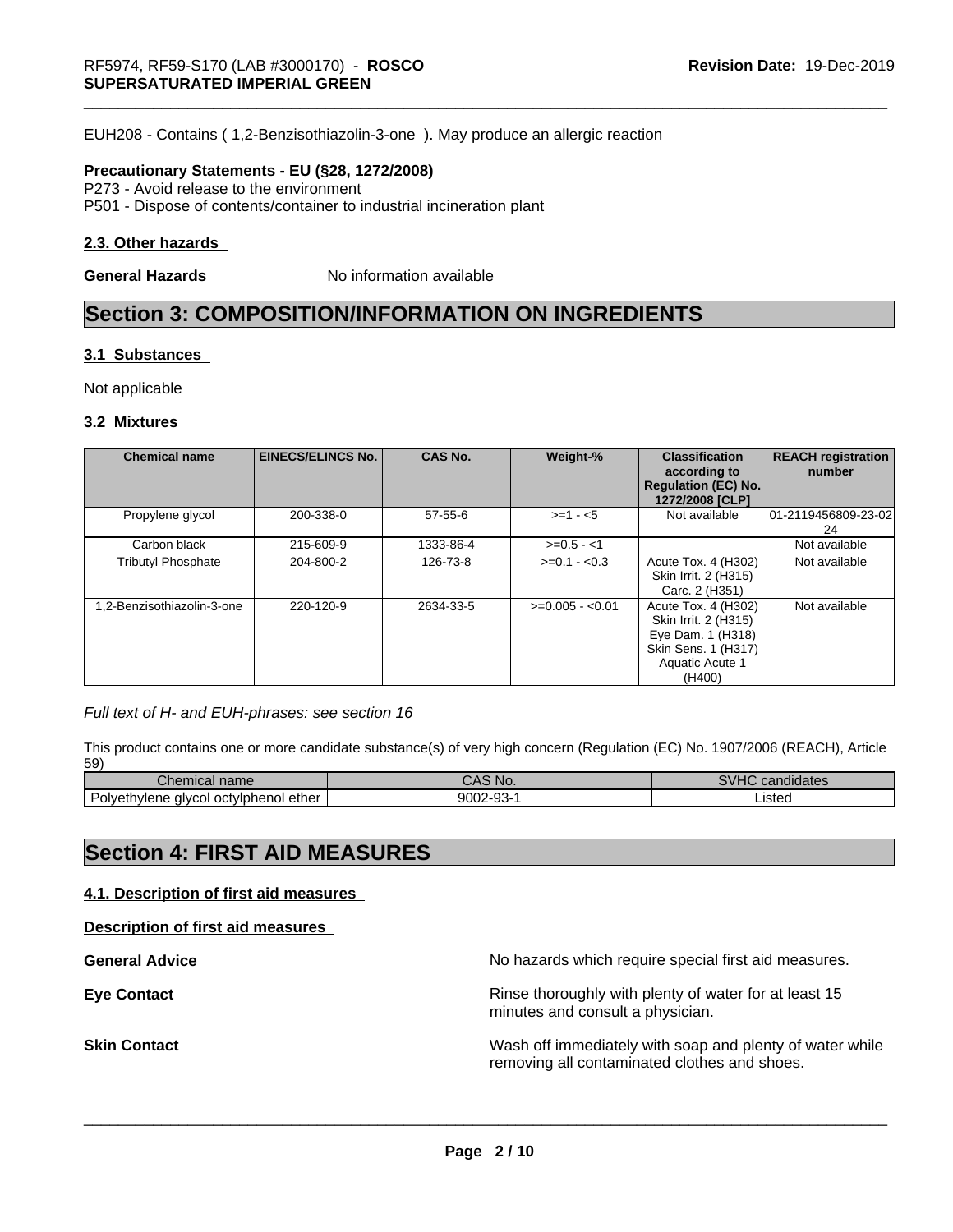| <b>Inhalation</b>                                                                                            | Move to fresh air. If symptoms persist, call a physician.                                                  |
|--------------------------------------------------------------------------------------------------------------|------------------------------------------------------------------------------------------------------------|
| Ingestion                                                                                                    | Clean mouth with water and afterwards drink plenty of<br>water. Consult a physician if necessary.          |
| 4.2. Most important symptoms and effects, both acute and delayed                                             |                                                                                                            |
| <b>Most Important Symptoms/Effects</b>                                                                       | May cause allergic skin reaction.                                                                          |
| 4.3. Indication of any immediate medical attention and special treatment<br>needed                           |                                                                                                            |
| <b>Notes To Physician</b>                                                                                    | Treat symptomatically.                                                                                     |
| <b>Section 5: FIRE FIGHTING MEASURES</b>                                                                     |                                                                                                            |
| 5.1. Extinguishing media                                                                                     |                                                                                                            |
| <b>Suitable Extinguishing Media</b>                                                                          | Use extinguishing measures that are appropriate to local<br>circumstances and the surrounding environment. |
| <b>Unsuitable Extinguishing Media</b>                                                                        | No information available.                                                                                  |
| 5.2. Special hazards arising from the substance or mixture                                                   |                                                                                                            |
| <b>Specific Hazards Arising From The Chemical</b>                                                            | Closed containers may rupture if exposed to fire or<br>extreme heat.                                       |
| Sensitivity to static discharge                                                                              | No                                                                                                         |
| <b>Sensitivity to mechanical impact</b>                                                                      | No                                                                                                         |
| 5.3. Advice for firefighters                                                                                 |                                                                                                            |
| Protective equipment and precautions for firefighters Wear self-contained breathing apparatus and protective | suit.                                                                                                      |
| <b>Section 6: ACCIDENTAL RELEASE MEASURES</b>                                                                |                                                                                                            |

#### **6.1. Personal precautions, protective equipment and emergency procedures**

| Avoid contact with skin, eyes and clothing. Ensure<br>adequate ventilation.            |
|----------------------------------------------------------------------------------------|
| Observe all relevant local and international regulations.                              |
|                                                                                        |
| Prevent spreading of vapors through sewers, ventilation<br>systems and confined areas. |
|                                                                                        |

# **6.3. Methods and material for containment and cleaning up**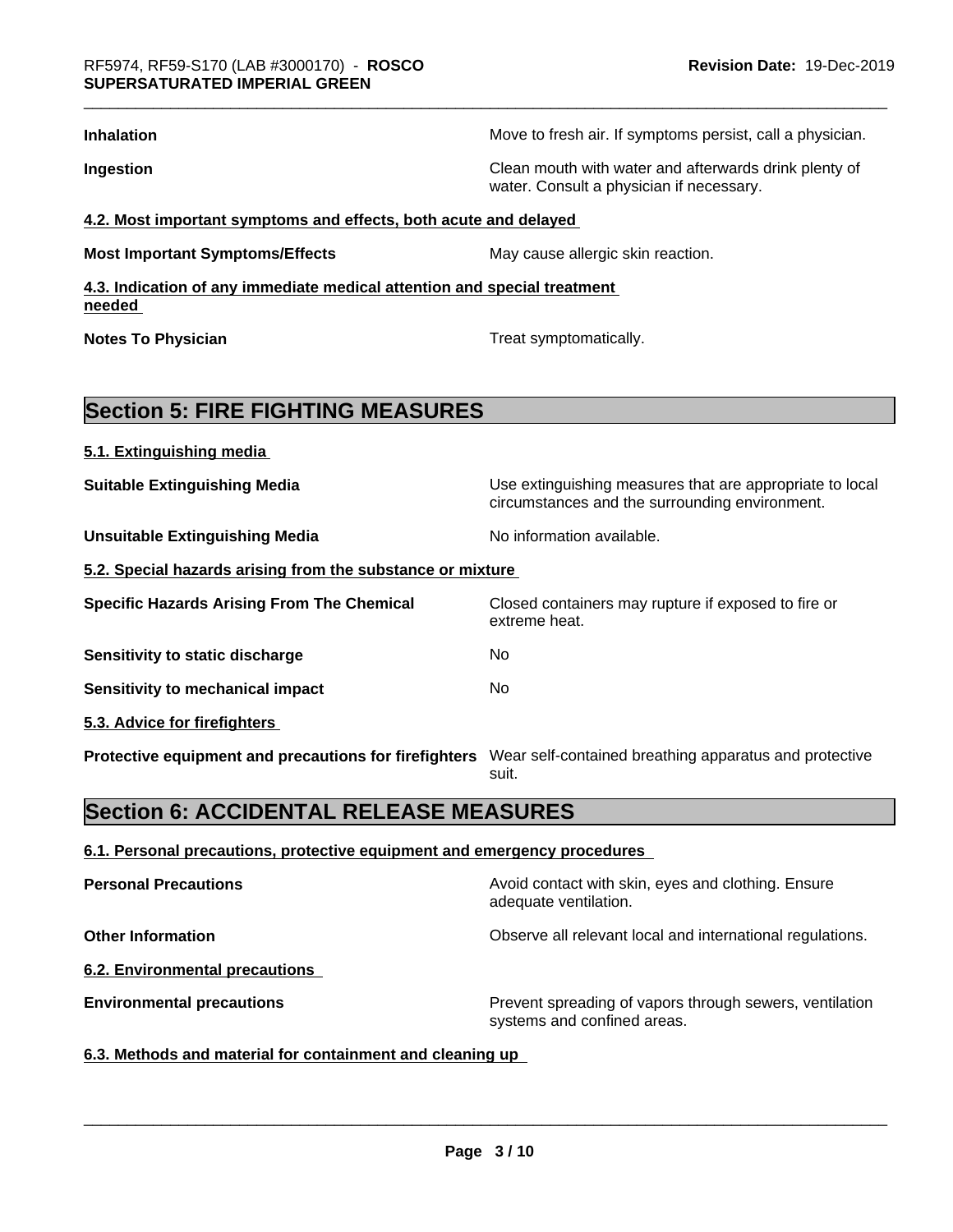**Methods for Containment** Absorb with inert material and place in suitable container

**Methods for Cleaning Up Clean contaminated surface thoroughly.** 

**6.4. Reference to other sections**

**Other information** See Section 12 for additional information.

# **Section 7: HANDLING AND STORAGE**

**7.1. Precautions for safe handling**

**Handling Handling Avoid contact with skin, eyes and clothing. Avoid breathing** vapors, spray mists or sanding dust. In case of insufficient ventilation, wear suitable respiratory equipment.

**Hygiene Measures** Mash thoroughly after handling.

**7.2. Conditions for safe storage, including any incompatibilities**

**Storage Keep container tightly closed. Keep out of the reach of Keep** container tightly closed. Keep out of the reach of children.

**7.3. Specific end use(s)**

**Specific Uses Architectural coating. Apply as directed. Refer to product Specific Uses** label / literature for specific instructions.

**Risk Management Methods (RMM)** Not Applicable.

for disposal.

# **Section 8: EXPOSURE CONTROLS/PERSONAL PROTECTION**

#### **8.1. Control parameters**

| <b>Chemical name</b>              | <b>European Union</b>   | <b>Belgium</b>           | <b>Bulgaria</b>              |                | <b>Cyprus</b>            | <b>France</b> | <b>Ireland</b>                                                                                                                                                  |
|-----------------------------------|-------------------------|--------------------------|------------------------------|----------------|--------------------------|---------------|-----------------------------------------------------------------------------------------------------------------------------------------------------------------|
| Propylene glycol<br>57-55-6       |                         | $\overline{\phantom{a}}$ |                              |                |                          |               | TWA: $10 \text{ mg/m}^3$<br>TWA: 150 ppm<br>TWA: $470 \text{ mg/m}^3$<br>STEL: 1410 mg/m <sup>3</sup><br>STEL: 30 mg/m <sup>3</sup><br>STEL: 450 ppm            |
| <b>Chemical name</b>              | Germany                 | Greece                   | <b>Hungary</b>               |                | <b>Iceland</b>           | <b>Italy</b>  | Latvia                                                                                                                                                          |
| Propylene glycol<br>$57 - 55 - 6$ |                         | $\overline{\phantom{a}}$ |                              |                |                          |               | TWA: $7 \text{ mg/m}^3$                                                                                                                                         |
| <b>Chemical name</b>              | Lithuania               | <b>Netherlands</b>       | <b>Poland</b>                | <b>Romania</b> | <b>Spain</b>             | Sweden        | <b>United</b><br>Kingdom                                                                                                                                        |
| Propylene glycol<br>57-55-6       | TWA: $7 \text{ mg/m}^3$ | $\overline{\phantom{a}}$ | TWA: 100 mg/m <sup>3</sup> l |                | $\overline{\phantom{a}}$ |               | TWA: 150 ppm<br>TWA: 474 mg/m <sup>3</sup><br>TWA: $10 \text{ mg/m}^3$<br>STEL: 450 ppm<br><b>STEL: 1422</b><br>mg/m <sup>3</sup><br>STEL: 30 mg/m <sup>3</sup> |

#### **8.2. Exposure controls**

**Occupational exposure controls**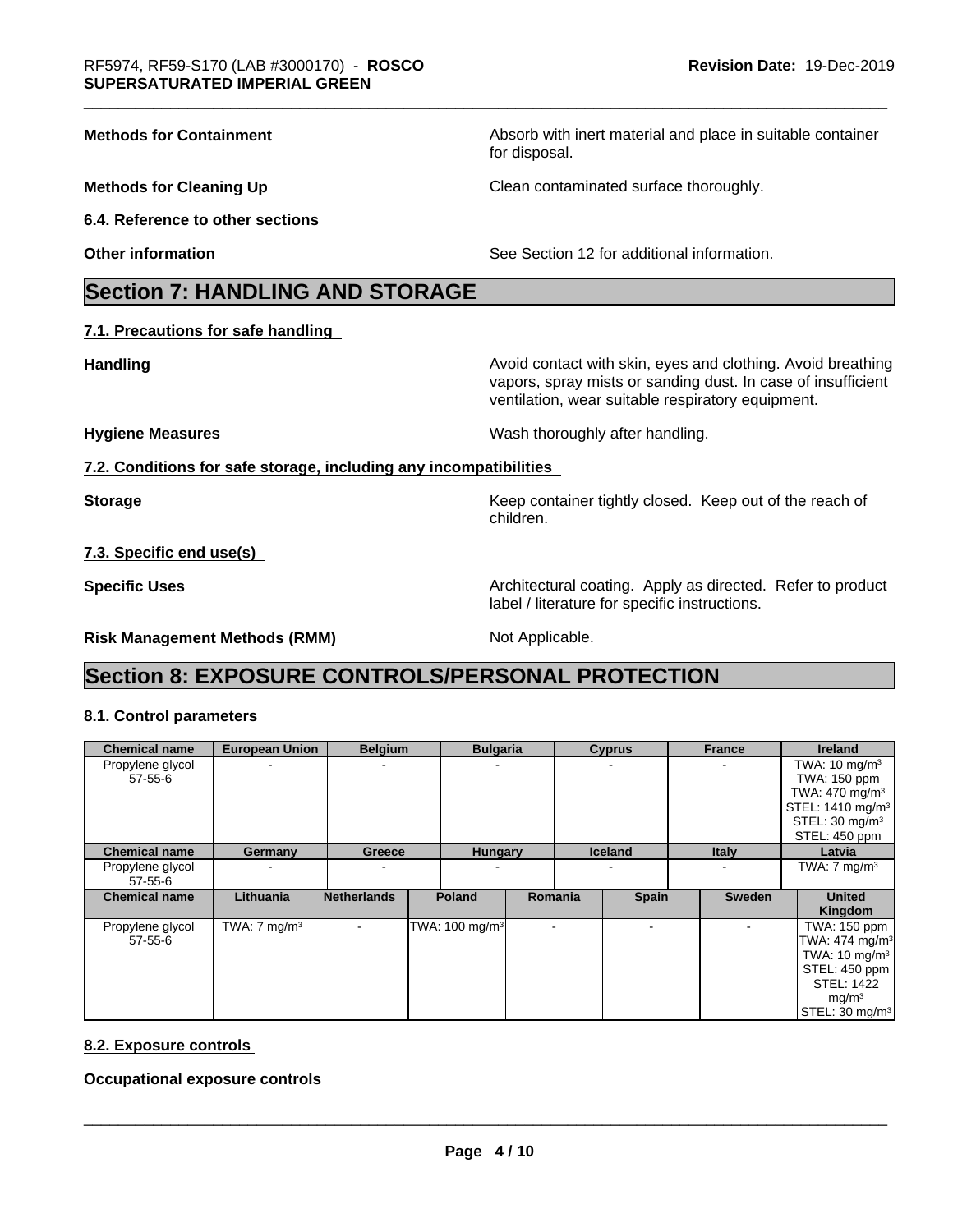| <b>Engineering Measures</b>          | Ensure adequate ventilation, especially in confined areas.                                                                             |  |  |
|--------------------------------------|----------------------------------------------------------------------------------------------------------------------------------------|--|--|
| <b>Personal Protective Equipment</b> |                                                                                                                                        |  |  |
| <b>Respiratory Protection</b>        | In case of insufficient ventilation wear suitable respiratory<br>equipment.                                                            |  |  |
| <b>Eye Protection</b>                | Safety glasses with side-shields.                                                                                                      |  |  |
| <b>Skin Protection</b>               | Lightweight protective clothing.                                                                                                       |  |  |
| <b>Hand protection</b>               | Impervious gloves.                                                                                                                     |  |  |
| <b>Hygiene Measures</b>              | Avoid contact with skin, eyes and clothing. Remove and<br>wash contaminated clothing before re-use. Wash<br>thoroughly after handling. |  |  |

# **Section 9: PHYSICAL AND CHEMICAL PROPERTIES**

#### **9.1. Information on basic physical and chemical properties**

| Appearance                           | liquid                   |                        |
|--------------------------------------|--------------------------|------------------------|
| Odor                                 | little or no odor        |                        |
| <b>Odor Threshold</b>                | No information available |                        |
| <b>Property</b>                      | <b>Values</b>            | <b>Remarks/ Method</b> |
| Density (g/L)                        | 1174 - 1222              | None known             |
| <b>Relative Density</b>              | $1.17 - 1.22$            |                        |
| рH                                   | No information available | None known             |
| <b>Viscosity (cps)</b>               | No information available | None known             |
| Solubility(ies)                      | No information available | None known             |
| <b>Water solubility</b>              | No information available | None known             |
| <b>Evaporation Rate</b>              | No information available | None known             |
| Vapor pressure                       | No information available | None known             |
| Vapor density                        | No information available | None known             |
| Wt. % Solids                         | $35 - 45$                | None known             |
| Vol. % Solids                        | $25 - 35$                | None known             |
| Wt. % Volatiles                      | $55 - 65$                | None known             |
| <b>Vol. % Volatiles</b>              | $65 - 75$                | None known             |
| <b>Boiling Point (°C)</b>            | 100                      | None known             |
| <b>Freezing Point (°C)</b>           | 0                        | None known             |
| Melting Point (°C)                   | No information available | None known             |
| <b>Pour Point</b>                    | No information available | None known             |
| Flash Point (°C)                     | Not applicable           | None known             |
| Flammability (solid, gas)            | No information available | None known             |
| <b>Upper flammability limit:</b>     | No information available | None known             |
| Lower flammability limit:            | No information available | None known             |
| <b>Autoignition Temperature (°C)</b> | No information available | None known             |
| Decomposition Temperature (°C)       | No information available | None known             |
| <b>Partition coefficient</b>         | No information available | None known             |
| <b>Explosive properties</b>          | No information available | None known             |
| <b>Oxidizing Properties</b>          | No information available | None known             |

# **Property Constructs Remarks/ Method 22**<br> **Property Remarks** Remarks Apple Removed B

| None<br>known |
|---------------|
| None<br>known |
| None<br>known |
| None<br>known |
| None<br>known |
| None<br>known |
| None<br>known |
| None<br>known |
| None<br>known |
| None<br>known |
| None<br>known |
| None<br>known |
| None<br>known |
| None<br>known |
| None<br>known |
| None<br>known |
|               |
| None<br>known |
| None<br>known |
| None<br>known |
| None<br>known |
| None<br>known |
| None<br>known |
| None<br>known |
| None<br>known |
|               |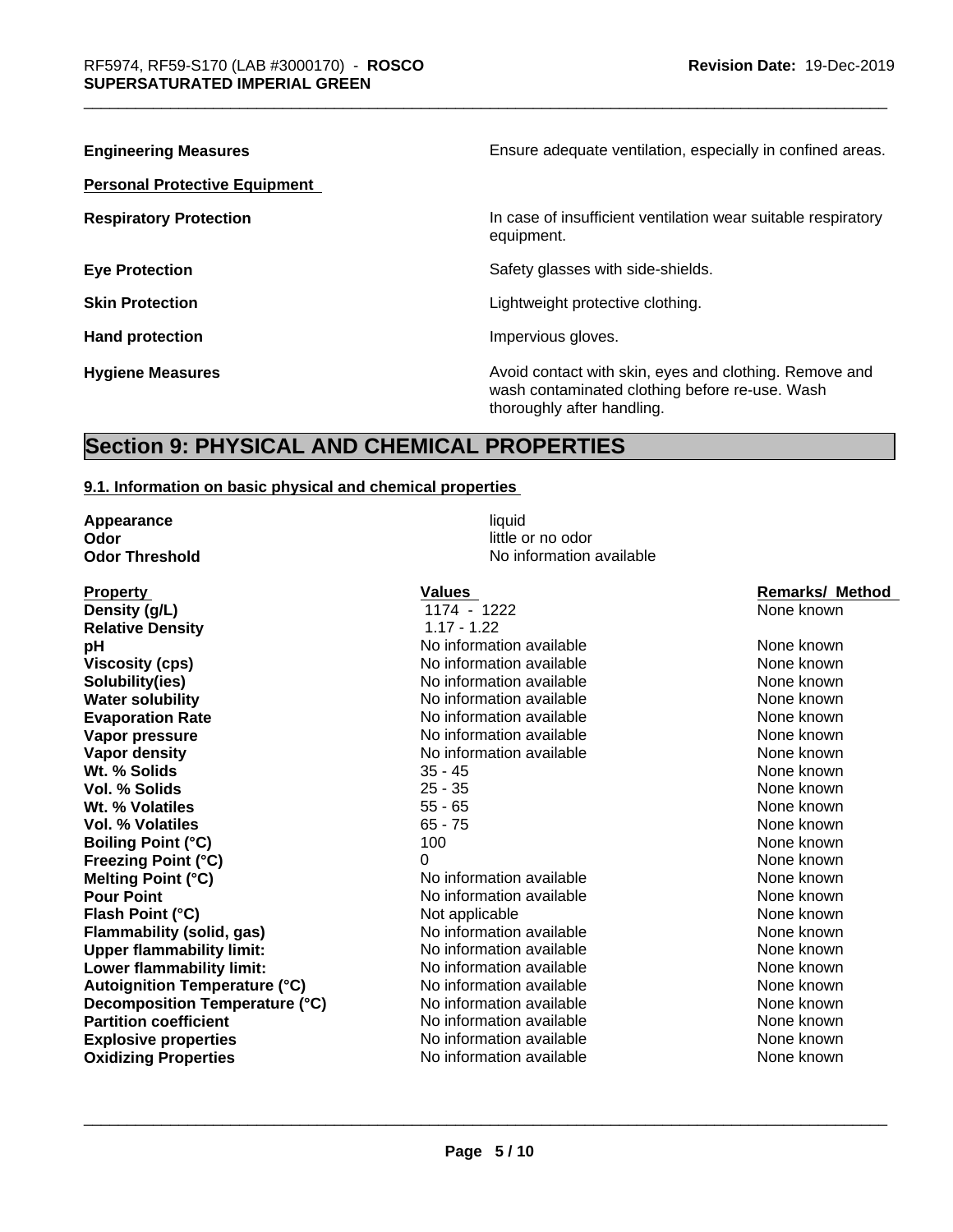# **Section 10: STABILITY AND REACTIVITY**

| Not Applicable.                                                                                                                                                                                                                                                                                                                                                                                                             |
|-----------------------------------------------------------------------------------------------------------------------------------------------------------------------------------------------------------------------------------------------------------------------------------------------------------------------------------------------------------------------------------------------------------------------------|
|                                                                                                                                                                                                                                                                                                                                                                                                                             |
| Stable under normal conditions.                                                                                                                                                                                                                                                                                                                                                                                             |
|                                                                                                                                                                                                                                                                                                                                                                                                                             |
| None under normal conditions of use.                                                                                                                                                                                                                                                                                                                                                                                        |
|                                                                                                                                                                                                                                                                                                                                                                                                                             |
| Prevent from freezing.                                                                                                                                                                                                                                                                                                                                                                                                      |
|                                                                                                                                                                                                                                                                                                                                                                                                                             |
| No materials to be especially mentioned.                                                                                                                                                                                                                                                                                                                                                                                    |
|                                                                                                                                                                                                                                                                                                                                                                                                                             |
| None under normal conditions of use.<br>$\overline{a}$ , $\overline{a}$ , $\overline{a}$ $\overline{a}$ $\overline{a}$ $\overline{a}$ $\overline{a}$ $\overline{a}$ $\overline{a}$ $\overline{a}$ $\overline{a}$ $\overline{a}$ $\overline{a}$ $\overline{a}$ $\overline{a}$ $\overline{a}$ $\overline{a}$ $\overline{a}$ $\overline{a}$ $\overline{a}$ $\overline{a}$ $\overline{a}$ $\overline{a}$ $\overline{a}$ $\over$ |
|                                                                                                                                                                                                                                                                                                                                                                                                                             |

## **Section 11: TOXICOLOGICAL INFORMATION**

### **11.1. Information on toxicological effects**

| <b>Product Information</b> |                                                                                              |
|----------------------------|----------------------------------------------------------------------------------------------|
| <b>Inhalation</b>          | There is no data available for this product.                                                 |
| Eye contact                | There is no data available for this product.                                                 |
| <b>Skin contact</b>        | Repeated or prolonged skin contact may cause allergic<br>reactions with susceptible persons. |
| Ingestion                  | There is no data available for this product.                                                 |
| <b>Acute Toxicity</b>      |                                                                                              |

#### **Component Information**

| <b>Chemical name</b>           | Oral LD50             | Dermal LD50              | <b>Inhalation LC50</b>                                   |
|--------------------------------|-----------------------|--------------------------|----------------------------------------------------------|
| Propylene glycol<br>57-55-6    | $= 20$ g/kg (Rat)     | $= 20800$ mg/kg (Rabbit) |                                                          |
| Carbon black<br>1333-86-4      | $> 15400$ mg/kg (Rat) | $>$ 3 g/kg (Rabbit)      |                                                          |
| Tributyl Phosphate<br>126-73-8 | $= 1390$ mg/kg (Rat)  | $> 10000$ mg/kg (Rabbit) | = 1.359 mg/L (Rat) 4 h = 28 g/m <sup>3</sup><br>(Rat)1 h |
| 1,2-Benzisothiazolin-3-one     | $= 1020$ mg/kg (Rat)  |                          |                                                          |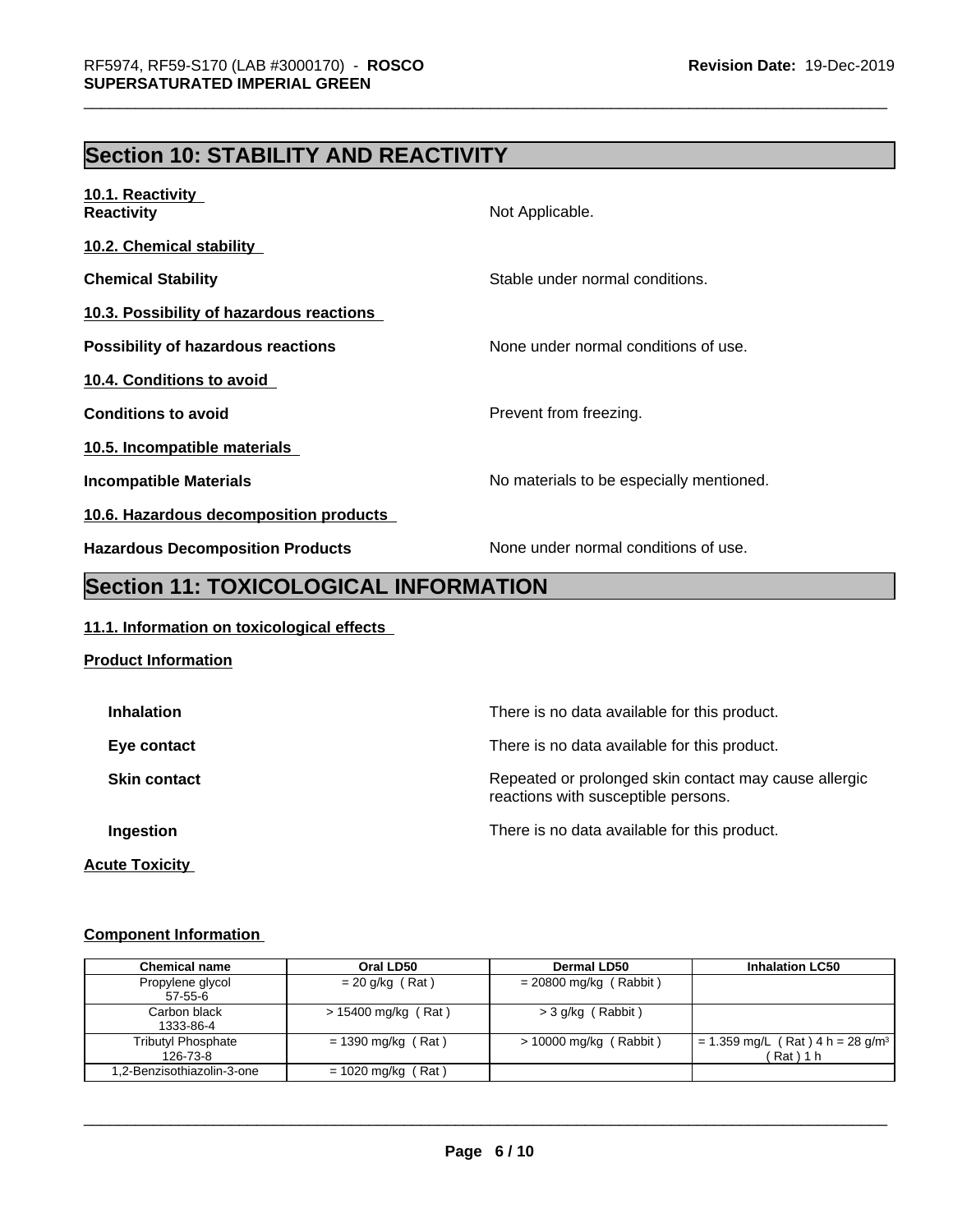| 2634-33-5                        |                                          |
|----------------------------------|------------------------------------------|
|                                  |                                          |
| <b>Skin corrosion/irritation</b> | No information available.                |
| Eye damage/irritation            | No information available.                |
| <b>Sensitization</b>             | May cause sensitization by skin contact. |
| <b>Mutagenic Effects</b>         | No information available.                |

#### **Carcinogenic effects**

The table below indicates whether each agency has listed any ingredient as a carcinogen.

| <b>Chemical name</b>                  | <b>European Union</b> | <b>IARC</b>                    |
|---------------------------------------|-----------------------|--------------------------------|
| Carbon black<br>1333-86-4             |                       | 2B - Possible Human Carcinogen |
| <b>Tributyl Phosphate</b><br>126-73-8 | Carc. 2               |                                |

#### **Legend**

IARC - International Agency for Research on Cancer

| <b>Reproductive Effects</b>     | No information available. |
|---------------------------------|---------------------------|
| <b>Developmental Effects</b>    | No information available. |
| <b>STOT - single exposure</b>   | No information available. |
| <b>STOT - repeated exposure</b> | No information available. |
| <b>Neurological Effects</b>     | No information available. |
| <b>Target organ effects</b>     | No information available. |
| <b>Symptoms</b>                 | No information available. |
| <b>Aspiration Hazard</b>        | No information available. |

# **Section 12: ECOLOGICAL INFORMATION**

#### **12.1. Toxicity**

Harmful to aquatic life with long lasting effects

| <b>Chemical name</b> | Algae/aquatic plants             | Fish                             | Crustacea                     |
|----------------------|----------------------------------|----------------------------------|-------------------------------|
| Propylene glycol     | $EC50: =19000$ mg/L (96h,        | LC50 41 - 47 mL/L Oncorhynchus   | $EC50 > 1000$ mg/L (48 h)     |
| $57 - 55 - 6$        | Pseudokirchneriella subcapitata) | mykiss (96 h)                    | $EC50 > 10000$ mg/L (24 h)    |
|                      |                                  | $LC50 = 710$ mg/L Pimephales     |                               |
|                      |                                  | promelas (96 h)                  |                               |
|                      |                                  | $LC50 = 51600$ mg/L Oncorhynchus |                               |
|                      |                                  | mykiss $(96 h)$                  |                               |
|                      |                                  | $LC50 = 51400$ mg/L Pimephales   |                               |
|                      |                                  | promelas (96 h)                  |                               |
| Carbon black         |                                  |                                  | EC50: >5600mg/L (24h, Daphnia |
| 1333-86-4            |                                  |                                  | magna)                        |
| Tributyl Phosphate   | $EC50: = 1.1$ mg/L (72h,         | LC50: 1.0 - 10.0mg/L (96h,       | EC50: 1.58 - 8.43mg/L (48h,   |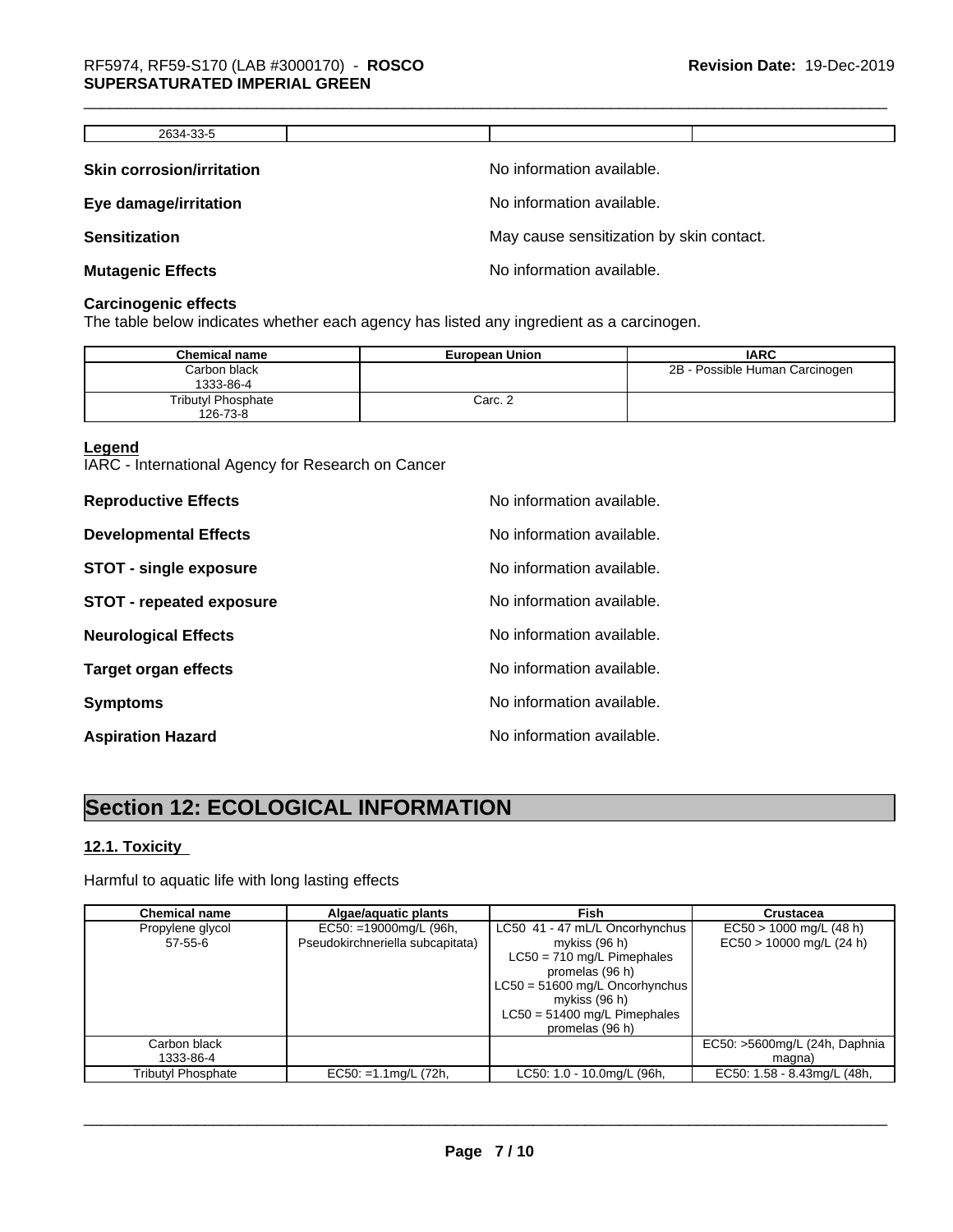| 126-73-8 | Desmodesmus subspicatus) EC50: Pimephales promelas) LC50: 7.66 -<br>$=4.4$ mg/L (96h, Pseudokirchneriella)<br>subcapitata) | 8.74mg/L (96h, Pimephales<br>promelas) $LC50: = 13$ mg/L (96h,<br>Oncorhynchus mykiss) LC50:<br>$=4.2$ mg/L (96h, Oncorhynchus<br>mykiss) LC50: =4.5mg/L (96h,<br>Oryzias latipes) LC50: =8.18mg/L | Daphnia magna) |
|----------|----------------------------------------------------------------------------------------------------------------------------|----------------------------------------------------------------------------------------------------------------------------------------------------------------------------------------------------|----------------|
|          |                                                                                                                            | (96h, Pimephales promelas) LC50:<br>$=9.6$ mg/L (96h, Oryzias latipes)                                                                                                                             |                |

#### **12.2. Persistence and degradability**

#### **Persistence / Degradability** No information available.

#### **12.3. Bioaccumulative potential**

**Bioaccumulation** There is no data for this product.

| <b>Chemical name</b>                    | <b>Partition coefficient</b> |
|-----------------------------------------|------------------------------|
| <b>Tributyl Phosphate</b><br>126-73-8   | 2.5                          |
| 1,2-Benzisothiazolin-3-one<br>2634-33-5 | ی. ا                         |

#### **12.4. Mobility in soil**

**Mobility in soil Mobility in soil Mobility in soil** 

**Mobility in Environmental Media** Noinformation available.

**12.5. Results of PBT and vPvB assessment**

#### **PBT and vPvB assessment** Noinformation available.

| The substance is not PBT / vPvB PBT assessment |
|------------------------------------------------|
| does not apply                                 |
| The substance is not PBT / vPvB PBT assessment |
| does not apply                                 |
| The substance is not PBT / vPvB                |
| The substance is not PBT / vPvB                |
|                                                |

#### **12.6. Other adverse effects**

**Other adverse effects** No information available

# **Section 13: DISPOSAL CONSIDERATIONS**

#### **13.1. Waste treatment methods**

**Waste from Residues/Unused Products** Dispose of in accordance with the European Directives on

waste and hazardous waste.

**Contaminated Packaging Empty containers should be taken for local recycling,**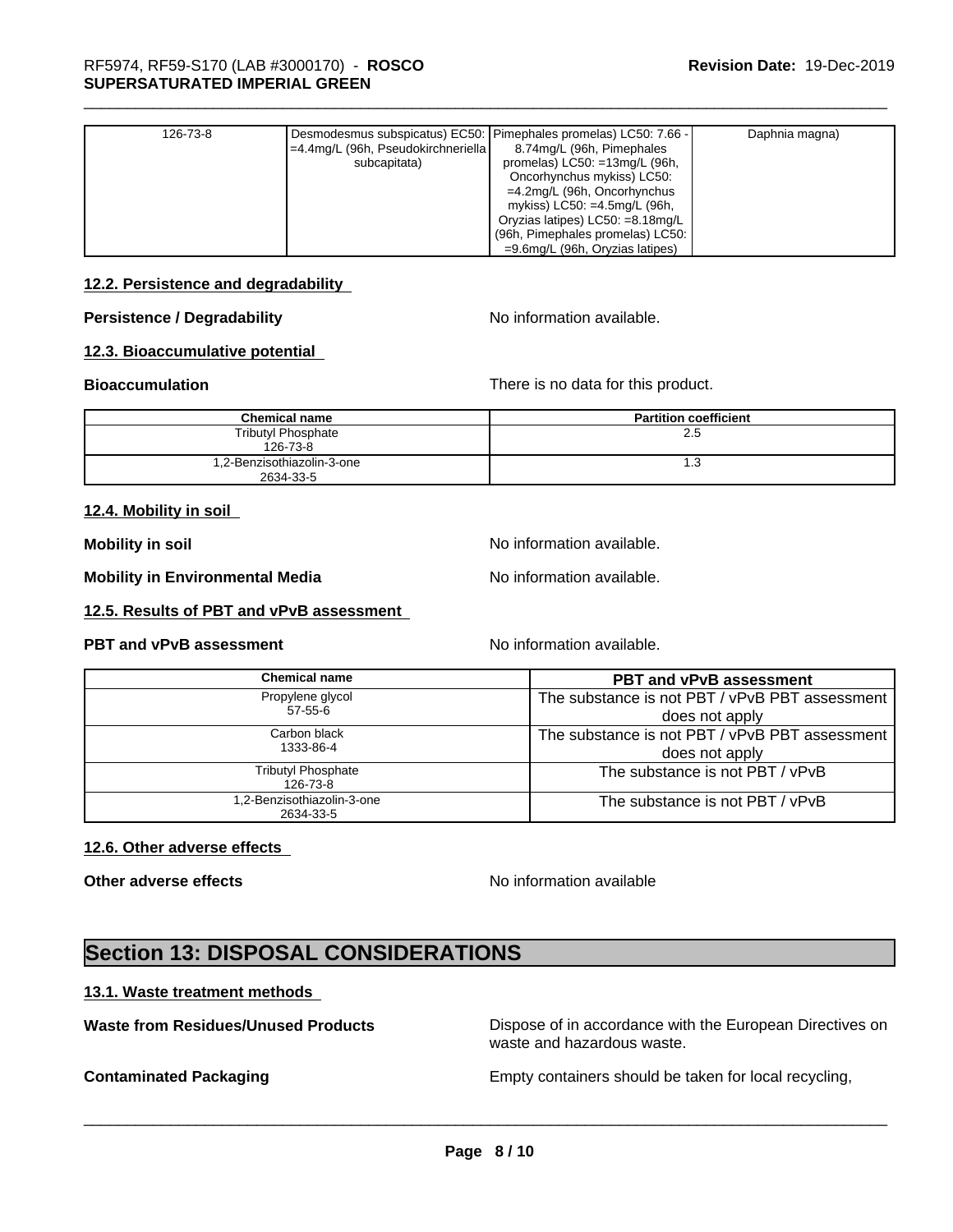recovery or waste disposal.

**EWC waste disposal No No information available EWC** waste disposal No

**Other Information** Maste codes should be assigned by the user based on the user based on the application for which the product was used.

# **Section 14: TRANSPORT INFORMATION**

| <b>IMDG</b> | Not regulated |
|-------------|---------------|
| RID         | Not regulated |
| <b>ADR</b>  | Not regulated |
| <b>ADN</b>  | Not regulated |
| <b>IATA</b> | Not regulated |

# **Section 15: REGULATORY INFORMATION**

#### **15.1. Safety, health and environmental regulations/legislation specific for the substance or mixture**

#### **Occupational Illnesses (R-463-3, France)**

| Chemical name                           | French RG number       |
|-----------------------------------------|------------------------|
| Propylene glycol<br>$57 - 55 - 6$       | <b>RG 84</b>           |
| Carbon black<br>1333-86-4               | <b>RG 16, RG 16bis</b> |
| <b>Tributyl Phosphate</b><br>126-73-8   | <b>RG 34</b>           |
| 1,2-Benzisothiazolin-3-one<br>2634-33-5 | RG 65                  |

#### **European Union**

Take note of Directive 98/24/EC on the protection of the health and safety of workers from the risks related to chemical agents at work

#### **International Inventories**

| <b>AICS</b>                   | No - Not all of the components are listed. |
|-------------------------------|--------------------------------------------|
| <b>DSL: Canada</b>            | Yes - All components are listed or exempt. |
| <b>EINECS: European Union</b> | No - Not all of the components are listed. |
| <b>ENCS</b>                   | No - Not all of the components are listed. |
| <b>IECSC</b>                  | No - Not all of the components are listed. |
| <b>KECL</b>                   | No - Not all of the components are listed. |
| <b>PICCS</b>                  | No - Not all of the components are listed. |
| <b>TSCA: United States</b>    | Yes - All components are listed or exempt. |

#### **Legend**

 **AICS** - Australian Inventory of Chemical Substances  **DSL/NDSL** - Canadian Domestic Substances List/Non-Domestic Substances List